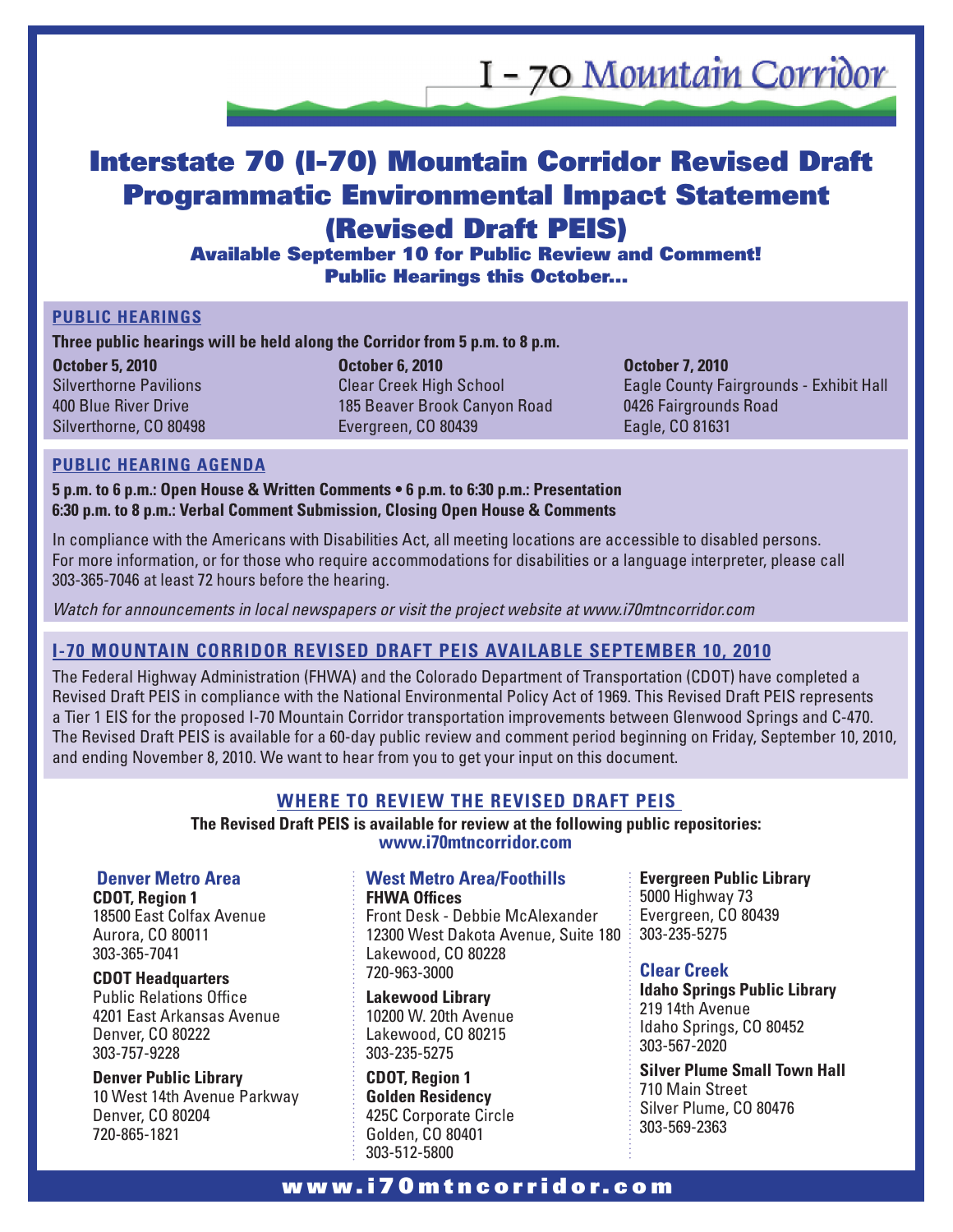**Empire Town Hall**  30 East Park Avenue Empire, CO 80438 303-569-2978

**John Tomay Memorial Library**  605 6th Street Georgetown, CO 80444 303-569-2620

#### **Summit County**

**Summit County Public Library North Branch**  651 Center Circle Silverthorne, CO 80498 970-468-5887

**Summit County Public Library Main Branch**  0037 CR 1005, 2nd Floor Frisco, CO 80443 970-668-5555

### **Eagle County**

**Town of Vail Library**  292 West Meadow Drive Vail, CO 81657 970-479-2185

**Avon Branch Library**  200 Benchmark Road Avon, CO 81620 970-949-6797

**CDOT, Region 3 Eagle Residency**  714 Grand Avenue Eagle, CO 81631 970-328-6385

**Gypsum Public Library**  48 Lundgren Boulevard Gypsum, CO 81637 970-524-5080

**Garfield County CDOT, Region 3**  Glenwood Residency 202 Centennial Street Glenwood Springs, CO 81601 970-945-8187 (ask for Susan Jacobs)

### **Glenwood Springs Branch Library**

413 9th Street Glenwood Springs, CO 81601 970-945-5958

### **Gilpin County**

**Gilpin County Public Library**  15131 Highway 119 Black Hawk, CO 80422 303-582-5777

**Grand County Fraser Valley Library**  421 Norgren Street Fraser, CO 80442 970-726-5689

**Lake County** 

**Lake County Public Librar**y 1115 Harrison Avenue Leadville, CO 80461 719-486-0569

**Mesa County CDOT, Region 3** 

222 South 6th Street, Room 317 Grand Junction, CO 81501

970-683-6250

**Pitkin County Pitkin County Library**  120 N. Mill Street Aspen, CO 81611 970-925-4025

# Corredor de la Montaña I - 70

# Anteproyecto revisado de la Declaración de Impacto Ambiental Programática (Anteproyecto revisado de la PEIS) del Corredor de la Montaña de la Interestatal 70 (I-70)

Disponible a partir del 10 de septiembre para revisión y comentarios del público Audiencias públicas este octubre…

## **El Anteproyecto revisado de la PEIS del Corredor de la Montaña de la I-70 estará disponible a partir del 10 de septiembre de 2010**

### **Silver Plume Small** 710 Main Street Silver Plume, CO 80 303-569-2363

**John Tomay Memor** 605 6th Street Georgetown, CO 80 303-569-2620

### **Summit County Pu Main Branch**  0037 CR 1005, 2nd Frisco, CO 80443 970-668-5555

**Town of Vail Libra** 292 West Meadow Vail, CO 81657 970-479-2185

La Administración Federal de Carreteras (Federal Highway Administration – FHWA) y el Departamento de Transporte de Colorado (CDOT) han terminado el Anteproyecto revisado de la PEIS en cumplimiento con lo que dispone la Ley Nacional de Política Ambiental de 1969. Este Anteproyecto revisado de la PEIS representa la Declaración de Impacto Ambiental de Nivel 1 para las mejoras de transporte propuestas en el Corredor de la Montaña de la I-70, entre Glenwood Springs y C-470. El Anteproyecto revisado de la PEIS estará disponible para revisión y comentarios del público durante un período de 60 días que dará inicio el viernes 10 de septiembre de 2010 y finalizará el 8 de noviembre de 2010. Queremos recibir noticias suyas para conocer su opinión sobre este documento.

> **Avon Branch Libra** 200 Benchmark Ro 970-949-6797

**7 de octubre de 2010** Eagle County Fairgrounds - Exhibit Hall 0426 Fairgrounds Road Eagle, CO 81631

# **Dónde evaluar el Anteproyecto revisado de la PEIS**

**Área metropolitana de Denver CDOT, Región 1**  18500 East Colfax Avenue Aurora, CO 80011

303-365-7041 **Oficinas generales del CDOT Oficina de Relaciones Públicas**  Public Relations Office 4201 East Arkansas Avenue

Denver, CO 80222 303-757-9228

**Denver Public Library**  10 West 14th Avenue Parkway Denver, CO 80204 720-865-1821

# **Área Metropolitana Oeste/Foothills**

**Oficinas de la FHWA** Front Desk - Debbie McAlexander 12300 West Dakota Avenue, Suite 180 Lakewood, CO 80228 720-963-3000

**Lakewood Library**  10200 W. 20th Avenue Lakewood, CO 80215 303-235-5275

**CDOT, Región 1 Golden Residency**  425C Corporate Circle Golden, CO 80401 303-512-5800

**Evergreen Public Library**  5000 Highway 73 Evergreen, CO 80439 303-235-5275

### **Clear Creek**

**Idaho Springs Public Library**  219 14th Avenue Idaho Springs, CO 80452 303-567-2020

**Empire Town Hall**  30 East Park Avenu Empire, CO 80438 303-569-2978

**5 de octubre de 2010**  Silverthorne Pavilions 400 Blue River Drive Silverthorne, CO 80498 **6 de octubre de 2010**  Clear Creek High School 185 Beaver Brook Canyon Road Evergreen, CO 80439 **Se celebrarán tres audiencias públicas en el Corredor de 5 p.m. a 8 p.m.** 

### **Summit County Summit County Pu North Branch**

651 Center Circle Silverthorne, CO 80 970-468-5887

**El Anteproyecto revisado de la PEIS estará disponible para su evaluación en los siguientes lugares públicos: www.i70mtncorridor.com**

## **Eagle County**

**CDOT, Region 3 Eagle Residency**  714 Grand Avenue Eagle, CO 81631 970-328-6385

**Gypsum Public Library**  48 Lundgren Boulevard Gypsum, CO 81637 970-524-5080

| II Town Hall                | <b>Garfield County</b><br><b>CDOT, Region 3</b>                                                                         |
|-----------------------------|-------------------------------------------------------------------------------------------------------------------------|
| 0476                        | <b>Glenwood Residency</b><br>202 Centennial Street<br>Glenwood Springs, CO 81601<br>970-945-8187 (ask for Susan Jacobs) |
| ue                          | <b>Glenwood Springs Branch Library</b><br>413 9th Street                                                                |
| orial Library               | Glenwood Springs, CO 81601<br>970-945-5958                                                                              |
| 0444<br><b>blic Library</b> | <b>Gilpin County</b><br><b>Gilpin County Public Library</b><br>15131 Highway 119 Black Hawk, CO 80422<br>303-582-5777   |
|                             | <b>Grand County</b>                                                                                                     |
| 0498                        | <b>Fraser Valley Library</b><br>421 Norgren Street<br>Fraser, CO 80442                                                  |
| <b>blic Library</b>         | 970-726-5689                                                                                                            |
| Floor                       | <b>Lake County</b><br><b>Lake County Public Library</b><br>1115 Harrison Avenue<br>Leadville, CO 80461<br>719-486-0569  |
| ry<br>/ Drive               | <b>Mesa County</b><br><b>CDOT, Region 3</b><br>222 South 6th Street,                                                    |
| ary<br>ad Avon, CO 81620    | <b>Room 317</b><br>Grand Junction, CO 81501<br>970-683-6250                                                             |
|                             | <b>Pitkin County</b>                                                                                                    |

**Pitkin County Library**  120 N. Mill Street Aspen, CO 81611 970-925-4025

### **Audiencias públicas**

### **Agenda de las audiencias públicas**

**5 p.m. a 6 p.m.: Casa abierta y comentarios por escrito • 6 p.m. a 6:30 p.m.: Presentación 6:30 p.m. a 8 p.m.: Presentación de comentarios verbales, clausura de la casa abierta y comentarios**

En cumplimiento con la Ley para Estadounidenses con Discapacidades, todos los locales de reunión son accesibles para las personas discapacitadas. Para más información, o para quienes requieren adaptaciones para discapacidades o un intérprete de idiomas, favor de llamar al 303-365-7046, por lo menos 72 horas antes de la audiencia.

*Esté pendiente de los anuncios que se publicarán en los periódicos locales o visite el sitio web del proyecto en www.i70mtncorridor.com.*